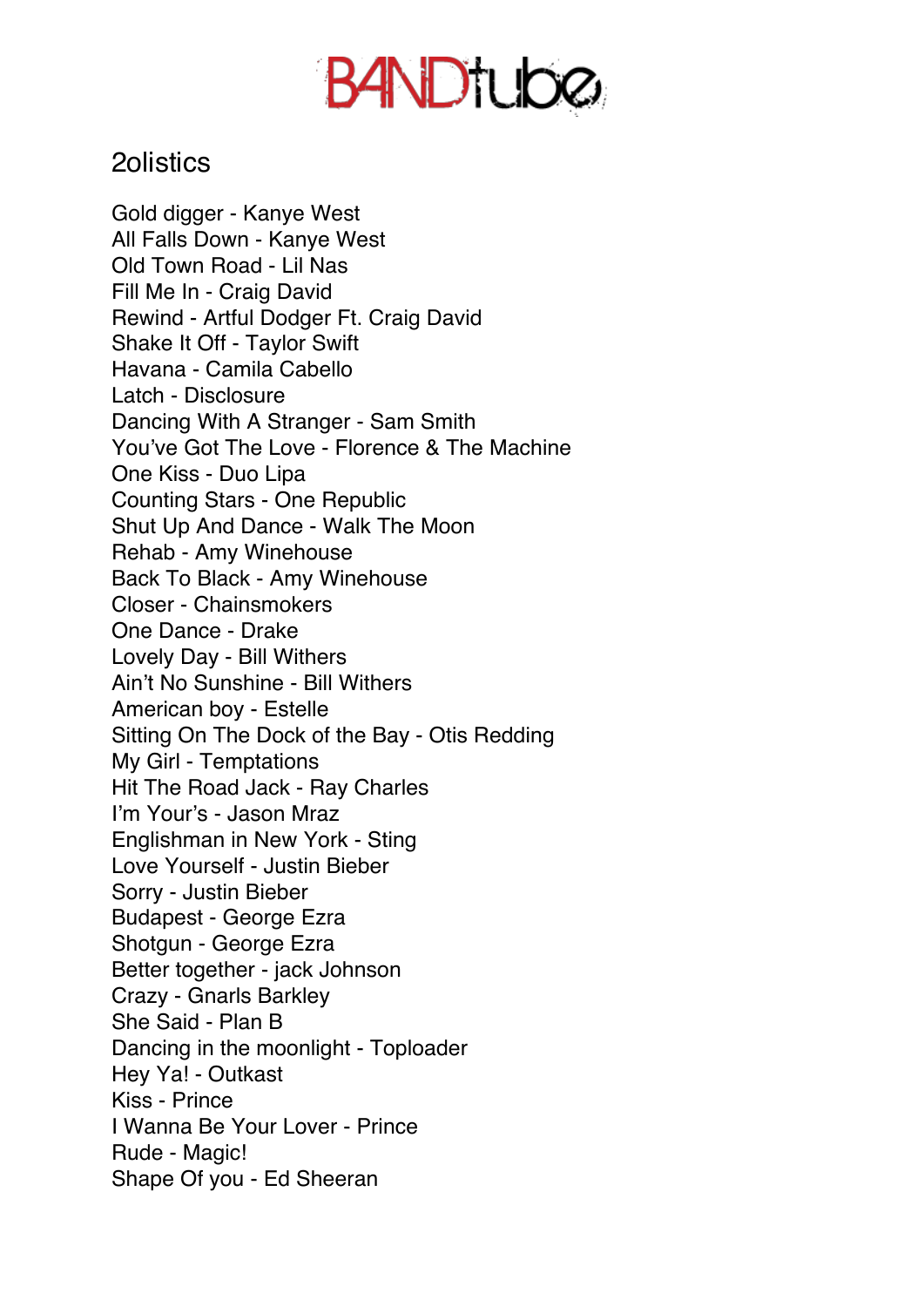

Castle On The Hill - Ed Sheeran I See Fire - Ed Sheeran Lego House - Ed Sheeran Thinking Out Loud - Ed Sheeran Perfect - Ed Sheeran Hound Dog - Elvis Presley Jailhouse rock - Elvis Presley Easy - Lionel Richie All Night Long - Lionel Richie Waves - Mr. Probz Can't Stop The Feeling - Justin Timberlake Cry Me A River - Justin Timberlake Sexy Back - Justin Timberlake Like I Love You - Justin Timberlake No Diggity - Blackstreet I Need A Dollar - Aloe Blacc Wake Me Up - Aloe Blacc Valerie - Amy Winehouse Saw Her Standing There - The Beatles Hey Jude - The Beatles Your Song - Elton John Tiny Dancer - Elton John Get Lucky - Pharell Back For Good - Take That moves Like Jagger - Maroon 5 Sunday Morning - Maroon 5 Girls Like You - Maroon 5 Sugar - Maroon 5 say You'll Be There - Spice Girls i Want It That Way - Backstreet Boys Everybody - Backstreet Boys Mysterious Girl - Peter Andre Save tonight - Eagle Eyed Cherry Sweet Home Alabama - Leonard Skynard Sky Full Of Stars - Coldplay Viva la Vida - Coldplay Magic - Coldplay Scientist - Coldplay Clocks - Coldplay Brown Eyed Girl - Van Morrison Ordinary People - John Legend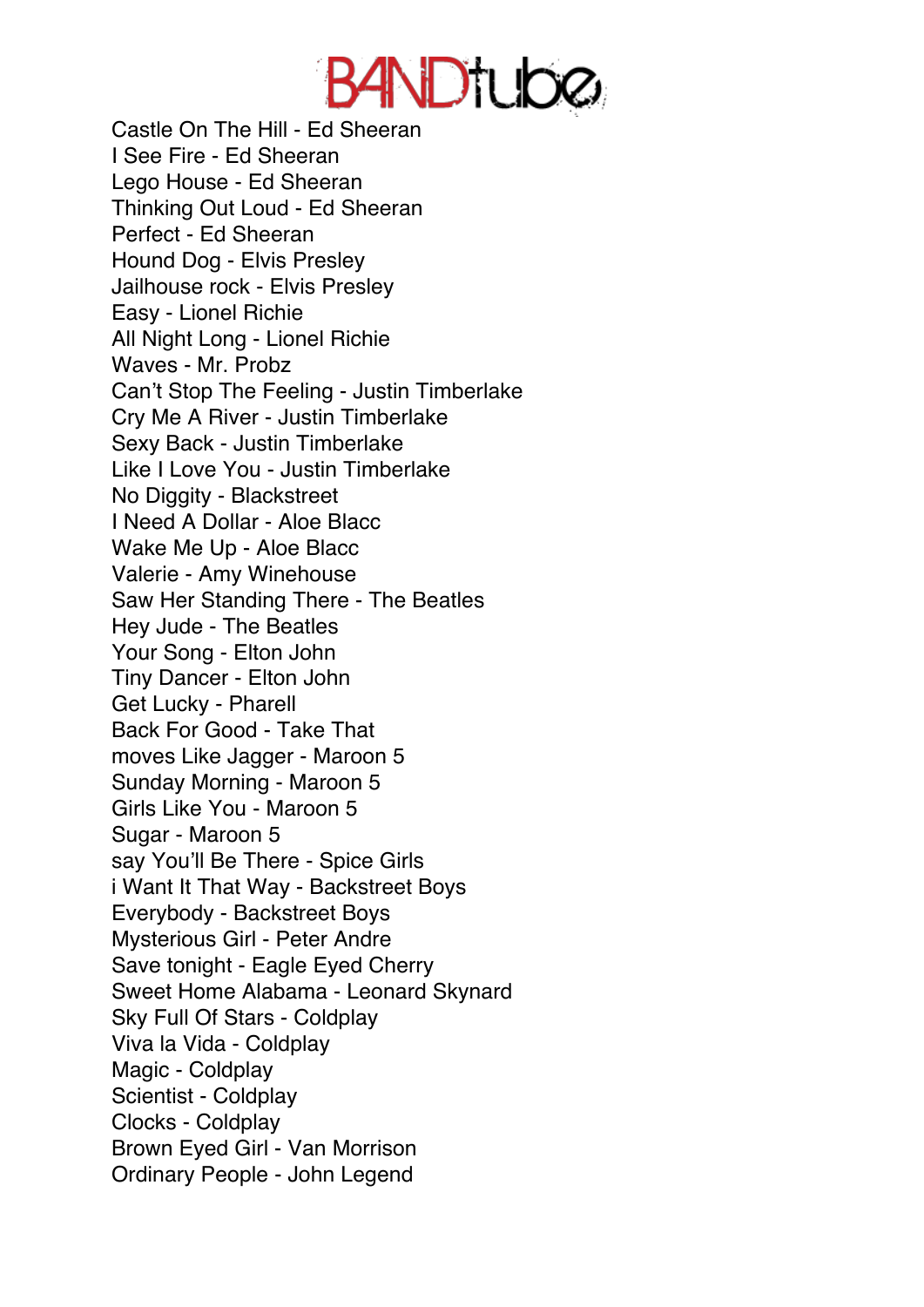

I gotta feeling - Black Eyed Peas Heard it Through The Grapevine - Marvin Gaye Sexual Healing - Marvin Gaye Blurred Lines - Robin Thicke Happy - Pharell Wonderwall - Oasis Don't Look Back In Anger - Oasis Sexy Love - Ne-Yo Can't Feel My face - The Weeknd Treasure - Bruno Mars Locked Outta Heaven - Bruno Mars Marry You - Bruno Mars Uptown Funk - Bruno Mars 24k Magic - Bruno Mars Stand By Me - Ben E. King Waterfalls - TLC No Scrubs - TLC Country Roads - John Denver One Love - Bob Marley Is This Love - Bob Marley Dreams - Gabrielle Titanium - Sia 9-5 - Dolly Parton Pina Coladas - Rupert Holmes Jealous - Nick Jonas I feel good - James Brown Mr Brightside - The Killers Never Too Much - Luther Vandross Blame It On The Boogie - Jackson 5 Viva la Vida - Coldplay You Remind Me - Usher Use Somebody - Kings Of Leon Return Of The Mack - Mack Morrison Ain't Nobody - Shaka Khan Wanna Dance With Somebody - Whitney Houston Signed, Sealed, Delivered - Stevie Wonder Someone Like You - Adele Rolling In The Deep - Adele American Pie - Don Mclean Want you back - Jackson 5 Kiss From A Rose - Seal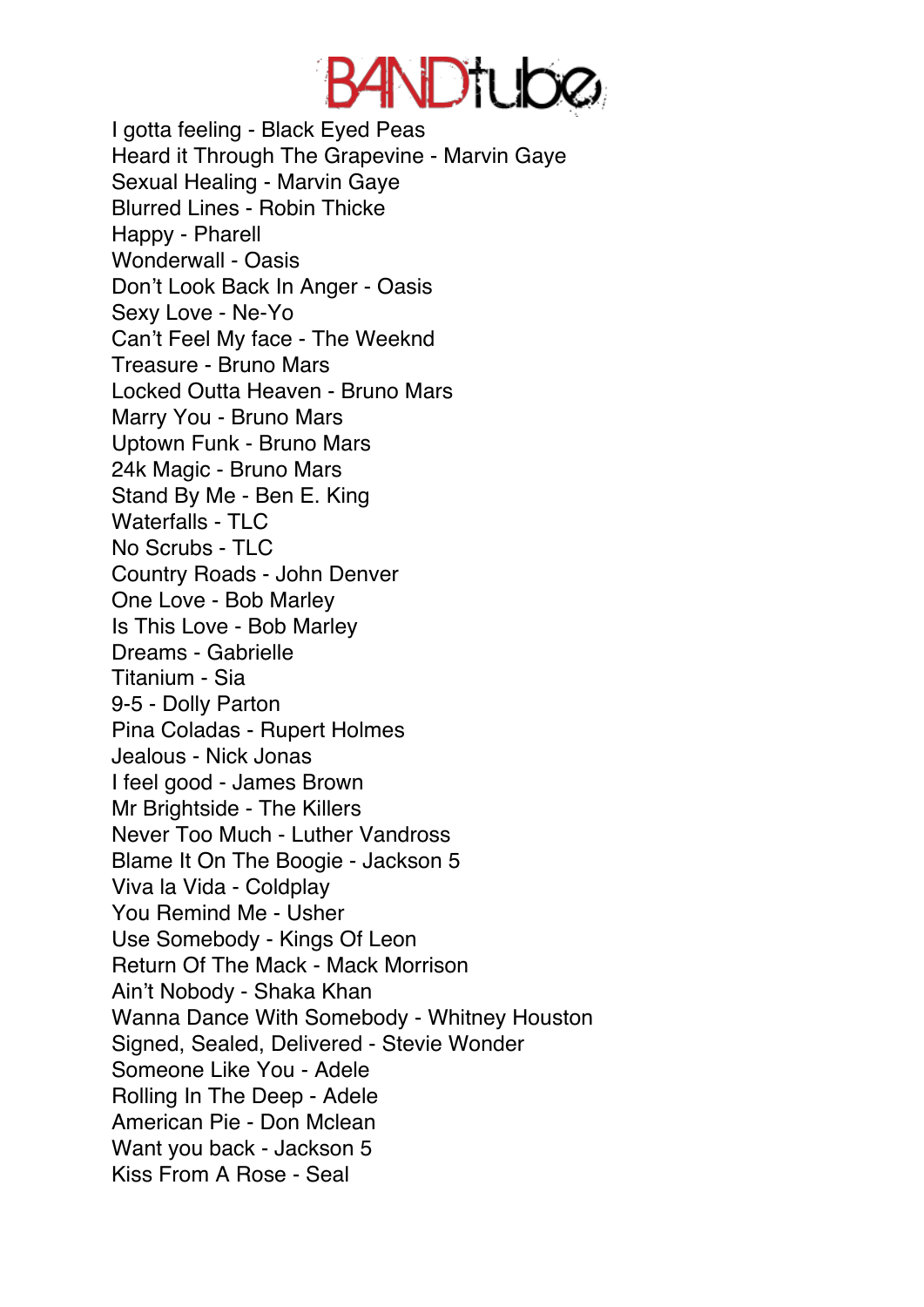

Magic - Coldplay Hold back The River - James Bay September - Earth, Wind & Fire December '63 - Frankie Valli This Is Me - Greatest Showman Sweet Caroline - Neil Diamon I'm a believer - Smash Mouth Stuck in the middle - Steelers Wheel Pony - Ginuwine Baby I Love your way - Big Mountain Like a Virgin - Madonna Redbone - Childish Gambino Attention - Charlie Puth Spinning Around - Kylie Monogue Man Who Can't Be Moved - The Script Breakeven - The Script Teenage Dirtbag - Wheetus All the small things - Blink 182 A thousand miles - Vanessa Carlton We Found Love - Rihanna Diamonds - Rihanna Fallin' - Alicia Keys One last Time - Ariana Grande Walking in memphis - Marc Cohen Angels - Robbie Williams Sweet Child Of Mine - Guns n Roses Summer of '69 - Bryan Adams Is This Love - Bob Marley 500 Miles - The Proclaimers Give It Up - Kool & The Gang Stayin' alive - Bee Gees Price Tag - Jessie J Naive - The Kooks Ho hey - Lumineers Take On Me - A-Ha Seven Nation Army - White Stripes Pompeii - Bastille Unwritten - Natasha Bedingfield Little Lion Man - Mumford & Sons I Try - Macy Gray Can't Take My Eyes Off You - Andy Williams